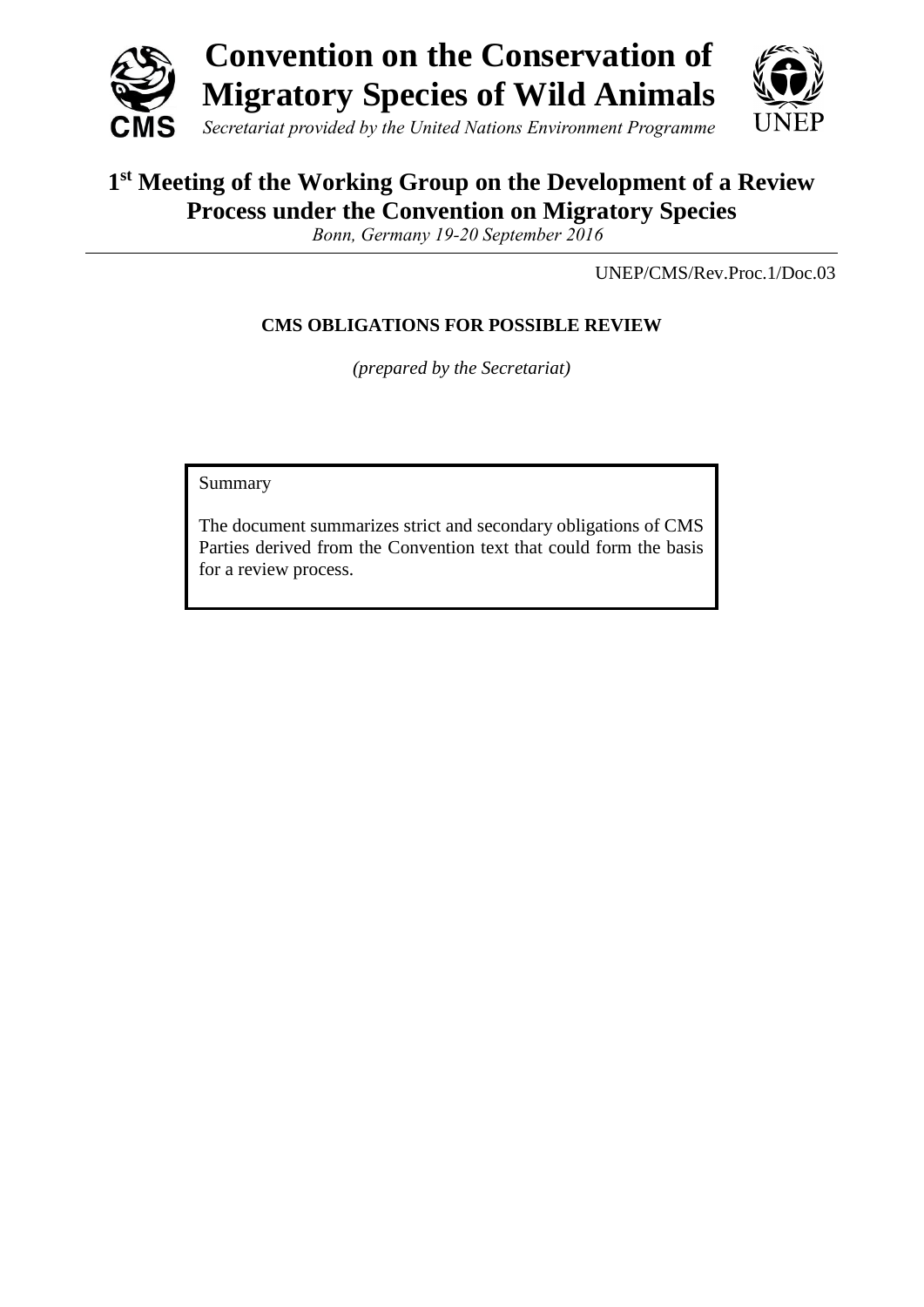#### **Strict substantive obligations**

#### **Article III**

- 4. Parties that are Range States of a migratory species listed in Appendix I *shall* endeavour:
	- a) to conserve and, where feasible and appropriate, restore those habitats of the species which are of importance in removing the species from danger of extinction;
	- b) to prevent, remove, compensate for or minimize, as appropriate, the adverse effects of activities or obstacles that seriously impede or prevent the migration of the species; and
	- c) to the extent feasible and appropriate, to prevent, reduce or control factors that are endangering or are likely to further endanger the species, including strictly controlling the introduction of, or controlling or eliminating, already introduced exotic species.
- 5. Parties that are Range States of a migratory species listed in Appendix I *shall* prohibit the taking of animals belonging to such species. Exceptions may be made to this prohibition only if:
	- a) the taking is for scientific purposes;
	- b) the taking is for the purpose of enhancing the propagation or survival of the affected species;
	- c) the taking is to accommodate the needs of traditional subsistence users of such species; or
	- d) extraordinary circumstances so require; provided that such exceptions are precise as to content and limited in space and time. Such taking should not operate to the disadvantage of the species.
- 7. The Parties *shall* as soon as possible inform the Secretariat of any exceptions made pursuant to paragraph 5 of this Article.

### **Article IV**

3. Parties that are Range States of migratory species listed in Appendix II *shall* endeavour to conclude AGREEMENTS where these should benefit the species and should give priority to those species in an unfavourable conservation status.

#### **Article V**

1. The object of each AGREEMENT *shall* be to restore the migratory species concerned to a favourable conservation status or to maintain it in such a status. Each Agreement should deal with those aspects of the conservation and management of the migratory species concerned which serve to achieve that object.

### **Secondary substantive obligations**

#### **Article II**

- 1. The Parties acknowledge the importance of migratory species being conserved and of Range States agreeing to take action to this end whenever possible and appropriate, paying special attention to migratory species the conservation status of which is unfavourable, and taking individually or in co-operation appropriate and necessary steps to conserve such species and their habitat.
- 2. The Parties acknowledge the need to take action to avoid any migratory species becoming endangered.
- 3. In particular, the Parties: a) *should* promote, co-operate in and support research relating to migratory species;